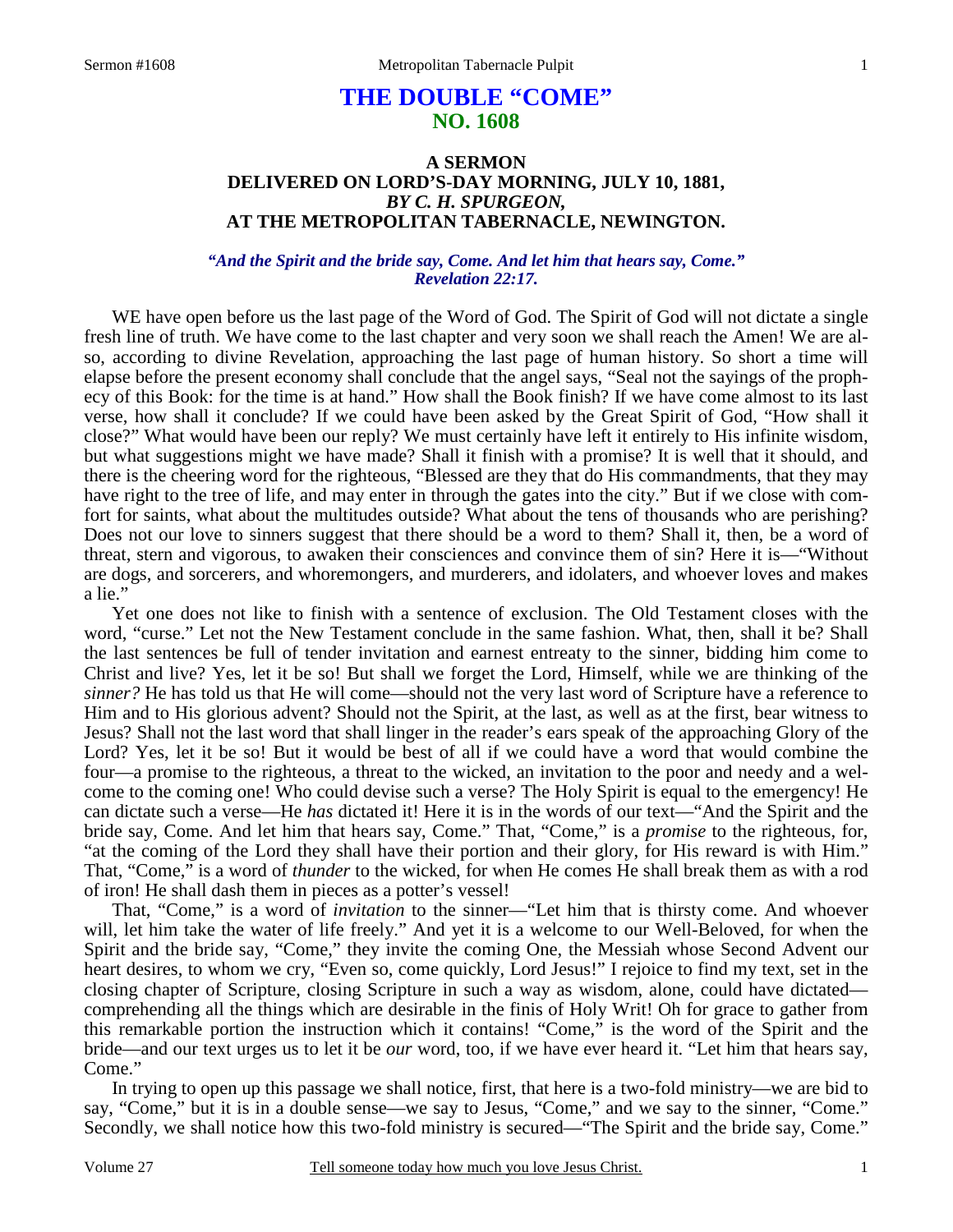This is actually and perpetually done according to the ordinance of God. Then, thirdly, we shall see how this two-fold ministry is to be increased—let him that hears add a new voice to that which is already speaking and let him say, "Come!" In conclusion, you who are hearing ones shall have this two-fold ministry urged upon you. May the Spirit of the Lord bless our discourse to him that hears!

**I.** First, then, let us consider THE TWO-FOLD MINISTRY. There is, in the text, a cry for the coming of the Lord. If you read the verse in connection with that which goes before it, you will be persuaded that the cry of the Spirit and the bride is addressed to the Lord Jesus concerning His Second Advent. As the echo of the Savior's previous words, "Behold, I come quickly," the Spirit and the bride say, Come. This cry is continually going up from the Spirit and from the Church of God and the more gracious the season, the more intense the prayer. Because we have the first fruits of the Spirit we groan within ourselves for the glorious manifestation of our Lord. Just as the 12 tribes, serving God day and night, looked for the *first* coming, so ought all the tribes of our Israel, day and night, without ceasing, to wait for the Lord from heaven. We are looking for the blessed hope and the glorious appearing of the great God and our Savior Jesus Christ. "Even so, come, Lord Jesus" is the desire of every instructed saint.

 I shall not go into any details about when He will come. I will not espouse the cause of the premillennial or the post-millennial advent—it will suffice me, just now, to observe that the Redeemer's coming is the desire of the entire church and, "unto them that look for Him shall He appear the second time without sin unto salvation." The ministry of prayer for the coming of the Lord ought to grow more and more fervent as the years roll on—even as the watchers look for the morning the more eagerly as the night wears away. Certainly the time draws nearer and the event can hardly be far removed. Therefore let the prayer be general and eager till our Lord hears it—

### *"Hark how Your saints unite their cries, And pray and wait the general doom! Come, You, the soul of all our joys! You, the desire of nations, come!"*

Let everyone that hears the prophecy of our Lord's assured coming join in the prayer, "Your kingdom come." But there is a second ministry of the church which is the cry for the coming of *sinners* to Christ. In this respect, "the Spirit and the bride say Come." It is a very sad calamity when any church ceases from its mission work. It is clearly out of fellowship with the Spirit of God and has ceased to work with Him. The cry of, "Come," should never cease at any time or in any place. It should be addressed to all men as we have opportunity. The world should ring with, "Come to Jesus! Come to Jesus! Come and welcome, sinner, come!" For this purpose the Spirit of God dwells among men and for this purpose there is a church left on earth! If it were not for this, the Holy Spirit might depart and Jesus Christ might bear His saints away to dwell with Him above.

 The Spirit abides here and the church abides here that together they may continually cry, "Let him that is thirsty come; and whoever will, let him take of the water of life freely." This, then, is the double ministry and I want you to notice that the first call is not opposed to the second. The fact that Christ is coming ought never to make us any the less diligent in pressing sinners to come to Christ! I deeply regret when I see persons so taken up with prophecy that they forget evangelism. Trumpets and vials must not displace the gospel and its invitations. By all means, pray fervently for the Advent and search the roll and see what the Spirit says concerning it—but still, look on the world that lies in the Wicked One and let its sorrows command your tears—let its sins excite your zeal. Go out into the world and cry, "Come," and the Spirit of God will cry with you and by your cry many shall be brought to Christ that they may live! A desire for the personal coming of the Lord is by no means antagonistic to the resolve to labor on in His absence in the hope of subduing the world to His gracious reign.

 Again, take heed that the second call never obscures the first. Albeit we are to seek sinners with all our might and to compel them to come in to the marriage supper, yet we must not forget whose marriage it is, nor cease to pray for the majestic appearing of our Lord, the Prince of Life. Despise not prophesying. Be taken up with evangelical work—let it fill your heart, your hands and all your mouth—but, at the same time, watch for that sudden appearing which, to many, will be as unwelcome as a thief in the night! Let the two comes leap at the same moment from your heart, for they are linked together. Christ will *not* come until He has gathered unto Himself an elect company! Therefore when you and I go forth and say to sinners, "Come," and God blesses us to the bringing in of them, we are doing the best we can to hasten the advent of the Son of Man. Jesus will not descend till He has borne long with the ungodly.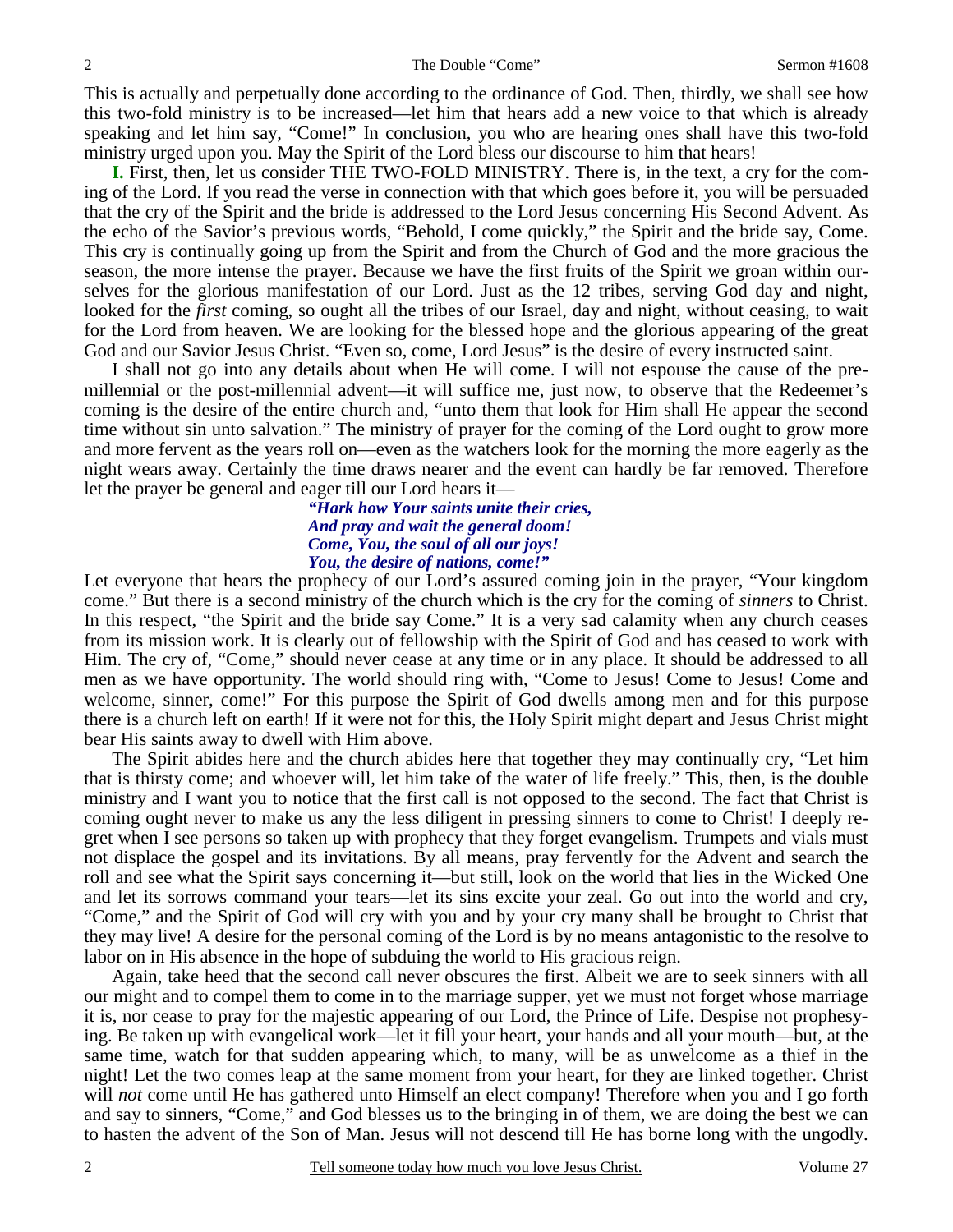Until, indeed, His word shall have been preached throughout all nations for a testimony against them and then shall the end be. Brethren, the two truths of God work together as a matter of fact and we are not to dissociate them. Look for the Lord's coming and then work towards that coming by bidding sinners come to Christ and live! To my mind the doctrine of the coming of Christ ought to inflame the zeal of every believer who seeks the conversion of his fellow men. How can he be a believer if he does not seek this end? The Lord comes quickly—O sinner, come quickly to the Lord, or it may be too late for you to come! We who call you may soon be silenced by His advent and mercy may have no more to say to you.

 "The oxen and the fatlings are killed, all things are ready; come to the supper before the wrath of the King shall be awakened by your delays." We beseech you come at once, for the Day of Judgment will soon be ushered in. I am sure that everybody who is eager to save souls will soon be driven to desire the advent. If we vehemently cry, "Come," to the ungodly and see their rejection of the gospel, we shall, at times, become so cast down that we shall cry, "Come, Lord, and end this dreary age. Men reject and despise You and Your servants are distressed; it is time for You to interpose, for they make void Your laws." Go into a heathen land and see their images and preach to them concerning the *true* God! And when they reject your testimony you will be driven to cry, "Come, Lord Jesus!" Stand in a Popish country and see them altogether given to their idols and worshipping crosses and relics—and you will soon cry, "Come, Lord Jesus. Let Antichrist be hurled like a millstone into the flood, never to rise again!" The vehemence of your desire for the destruction of evil and the setting up of the kingdom of Christ will drive you to that grand hope of the church and make you cry out for its fulfillment! There is no need to say more about this two-fold ministry. Only let its two parts be evenly balanced. Let there be prayer *to* our Lord—"Come quickly!" and an equal measure of *entreaty to sinners*—"Come to Christ!" Blend the two in wise proportion and set both on fire. Tell of Christ's coming for judgment and then invite men to come to Christ for mercy. Warn them that He is on the way, but tell them that He waits to be gracious and that while He lingers they have space for repentance!

 You will thus both drive and draw, both convince and comfort—and your testimony will have two hands with which to bear men to their Savior!

**II.** And now, secondly, let us note that THIS TWO-FOLD MINISTRY IS SECURED. According to our text, "The Spirit and the bride say Come." They *always* say it and always will say it till Jesus comes! The Spirit says it. What a cry must this be which comes up from the Spirit of God, Himself! Given at Pentecost, He has never returned nor left the church, but He dwells in chosen hearts, as in a temple, even to this day. With groans that cannot be uttered He makes intercession for us and this is one of His intercessions, "Come, Lord Jesus." We are sure that Christ will come, if for no other reason than from this fact—the Spirit cries, "Come"—for the Spirit cannot plead in vain. This ministry of the Spirit is, in part, carried on by the Word of God. This Book tells us that Christ will come and gives a thousand pleas for the Lord's coming and for the sinner's coming to Him. This is done by the Spirit, also, in His operations upon the human heart—He bears witness of judgment to come and He persuades men to come to Jesus. He is always moving men to pray that Christ may come and moving men to come to Christ! He dwells with us and shall be in us—and in both the senses of the word, the Spirit of God is evermore crying, "Come!" This also is certainly fulfilled by the church wherever she is a *true* church. Note that here she is called, "the bride." A bride is one that has been chosen from among others and set apart by love to be especially dear to him who chose her.

 So is the church chosen by God's eternal election and by the love of Christ to be Christ's beloved forever. A bride is one that, being chosen, is espoused. The covenant is an espousal of the church to Christ and every conversion—every regeneration of each person making up the church—is, so to speak, a renewal of the espousal of the chosen to the Bridegroom. A bride, however, is more than espoused she is expectant of the marriage. It is not long before the wedding day will come to one who is called, "the bride," and even so it is with the church. She is, today, beloved of Christ, chosen of Christ, espoused of Christ—and the time comes when the marriage shall be consummated—"blessed are they that shall sit down at the marriage supper of the Lamb." Joy, joy, joy awaits the elect Church of Christ. Before long shall heaven and earth be filled with the splendor of the nuptials of the King of Kings when He shall take to Himself His great power and reign and take to Himself His bride who shall then be called the Lamb's wife! Even today the church is the bride of Christ, reserved unto Him, alone. She has no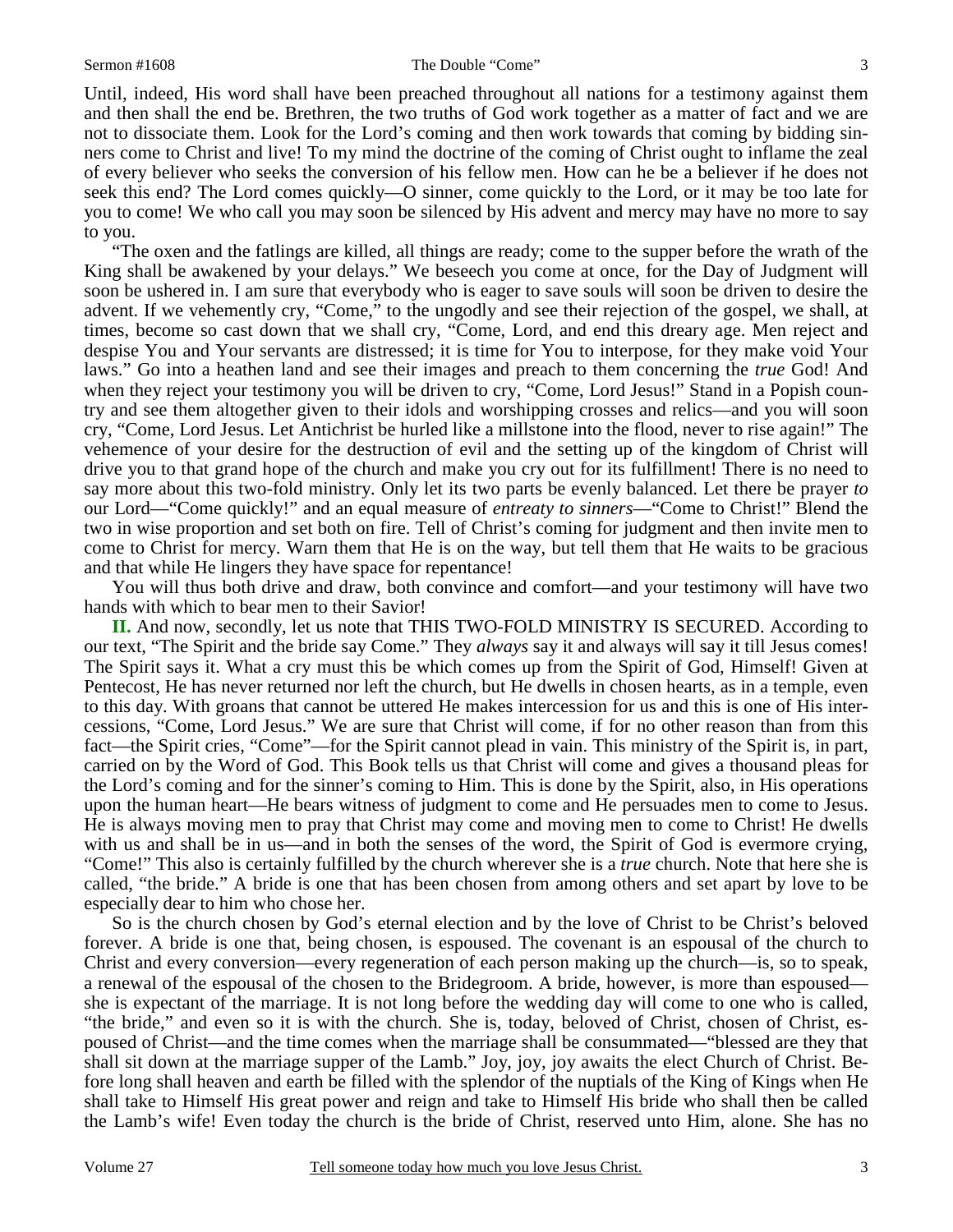head but Christ. She acknowledges no rule and sovereignty but that of Christ. This church, which deserves to be called, "the bride," is always fulfilling the double ministry which lies in the cry of, "Come." Her prayers rise to heaven incessantly for her Bridegroom's appearing—

#### *"Come, Lord, and tarry not! Bring the long-looked-for day! Oh, why these years of waiting here, These ages of delay?"*

And then she turns round to an ungodly world and she cries, "Ho, everyone that thirsts, come to the waters, and he that has no money, let him come!" So, you see, the church speaks up to her Lord that she may bring Him down and she speaks down to the world that she may bring sinners up to Christ! Thus our God secures the ceaseless double ministry, for while the Spirit is upon the earth and the church is yet among men, the two, together, will continually say, "Come." Many things make it certain that the Spirit of God and the bride of Christ will always maintain their two-fold ministry. For, first, the sin of man grieves the Holy Spirit and moves Him to say, "Come, Lord," while He says to sinners, "Turn you, turn you and come to Jesus." The church, also, is vexed with abounding sin. She is sorrowful to be compelled to dwell in the tents of Kedar and the wickedness of men makes her cry aloud, "Come, Lord Jesus," while in pity to guilty man she cries, "Come and be cleansed from your iniquities."

 Thus *sin* provokes the double cry which will yet secure its overthrow. The character of the two pleaders guarantees this perpetual ministry, for the Spirit of God is such a lover of holiness that He cannot but cry, "Come, Lord, and end the reign of sin!" He cannot but cry to men, "Flee away from your sins and come to Jesus!" The true bride of Christ has, also, such a delight in purity that from force of holiness she must always cry, "Come, Savior, and end the reign of evil," and she must cry to men, "Come to Jesus, that you may live by His salvation!" brethren, the love which the Spirit bears both to Christ and to men and the love which the church bears both to Christ and men are combined in one force and lead to the one cry! Because of this common love, the Spirit and the bride must unitedly say, "Come," in the two-fold sense. There is also the desire for Christ's glory which is in the heart of the Spirit of God. He delights to glorify Christ! It is His *office* to do so and, therefore, He never will stay from the double work of crying, "Come, Lord," and, "Come, sinner!" The true church also desires Christ's glory. What a throne she would make for Him! What a crown would she put upon His head! Therefore does she cry, "Come, Lord, and reign!" And then she exhorts sinners to come and submit at His feet. There is also the longing for Christ's presence which the Spirit of God has and which the bride has. Should not the bride long for the coming of the bridegroom? There are secret bonds of unity that bind both the Spirit and the bride to the great Bridegroom and while there are these bonds, we cannot wonder that they unitedly cry, "Come! Come!"

 There is, moreover, before the Spirit's eyes and before the eyes of the church, the future victory the day when all things shall be under the feet of Christ and He shall reign forever and ever! The Spirit works to this same end. All His operations of conviction, of regeneration, of comforting, tend towards the glorious triumph of the right and the true in the person of Jesus! The church laughs for joy of heart as she thinks of the splendor of the latter days and, like the spirits before the throne of God, in the prospect of the conquest of the world by her glorious Husband! This prospect leads both the Spirit and the bride to say to Christ with groans, "Come"—and to say to sinners with accents of entreaty, "Come unto Him, that He may give you rest."

 I think I have sufficiently shown the character of this two-fold ministry and how our God has provided for its continuance.

**III.** I need your practical attention and your prayers while we speak upon the way in which THIS TWO-FOLD MINISTRY IS INCREASED. "Let him that hears say, Come." The hearing man is to say, "Come," but the *unconverted* man is not bid to do so. I want you to notice the gradations. "The Spirit and the bride say, Come"—that is *actually* done. The man that "hears" is bid to say, "Come"—this *should* be done. But the man who is thirsting is not told to say, "Come." No, he cannot say, "Come," till he has first come for himself! The exhortation, then, to say, "Come," is only addressed to those who drink of the water of life.

 You that are not saved cannot invite others. How can you? You do not know the way! You do not know the blessing to be found in that way! A more pitiable being than a man who tries to preach before he is converted, I can hardly imagine, and it is lamentable that there are in England hundreds of men or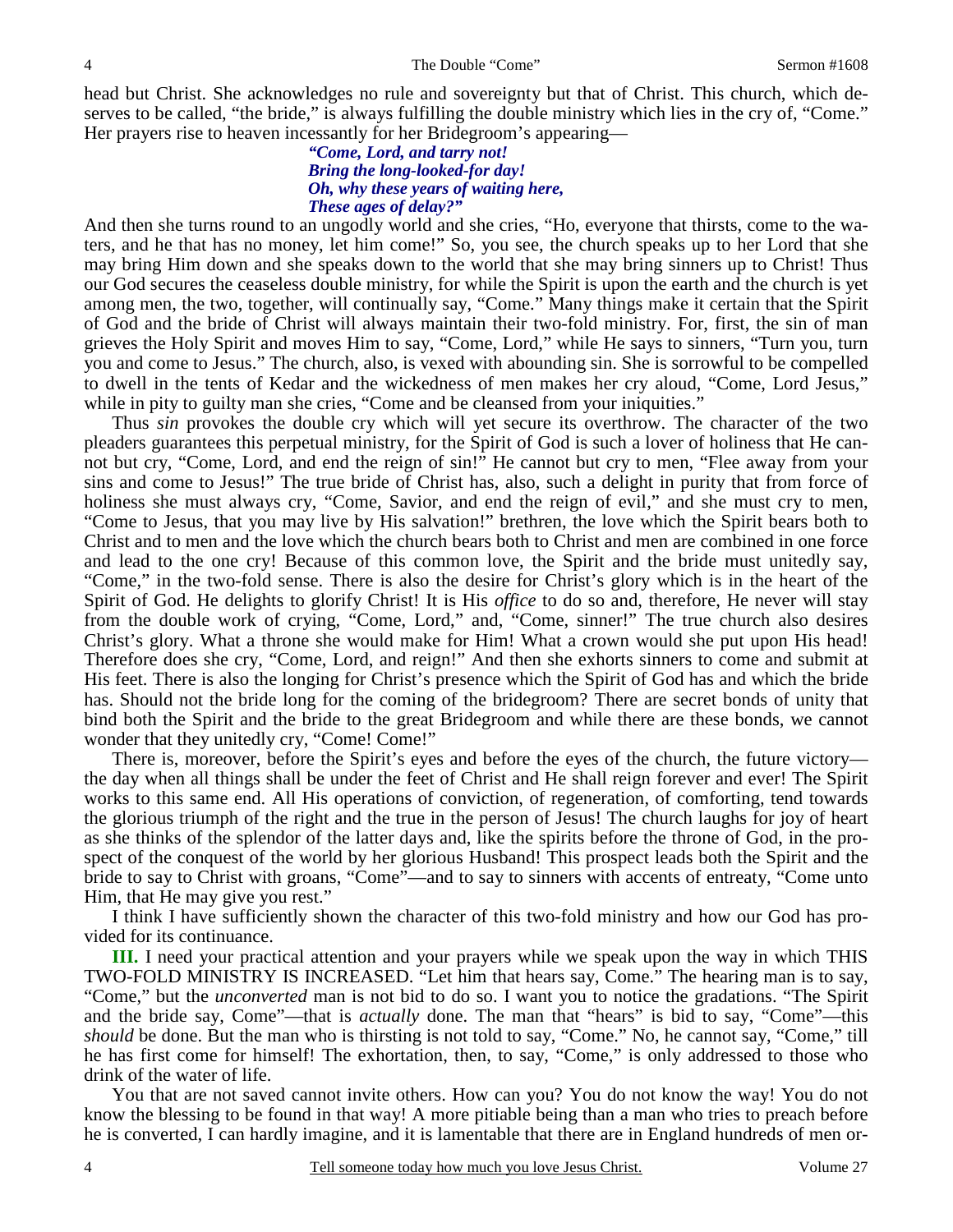dained to the Christian ministry who, themselves, do not know what it is to be born-again! They are preaching mysteries in which they have no fellowship! This is unhappy work and *unlawful* work. "Unto the wicked God says, What have you to do to declare My statutes?" Yet all of you who have really heard the gospel with open ears and received the truth of God, by faith, into your souls are called upon to cry, "Come!" Every man that has really heard and learned the Word of God is to go forth and bid others come to Christ!

 See, brothers and sisters, how this perpetuates the cry. I have cried, "Come," but my voice will be hushed in the grave before long. Younger men who have heard through my voice, will cry, "Come," when I am silent, and those that hear them shall cry, "Come," when that generation shall have passed away. As in the old Greek games the athletes ran with torches and one handed the light to another and thus it passed along the line, so is it with us. Each man runs his race, but he passes the torch on to another, that the light of God may never go out from generation to generation. "Let him that hears say, Come." Let the fathers teach the children and the children their children. And while the sun and the moon endure, let the voice that cries, "Come," to Christ, go up to heaven and let the voice that cries, "Come" to sinners, be heard in the chief places of concourse! This precept secures the swelling of the volume of the cry, for if every man that hears the gospel is to cry, "Come," then there will be more voices and yet more! What a feeble few they were who stood up at Pentecost, and by the mouth of Peter began to say, "Come!" When each man went out to preach, though they spoke in all kinds of voices, they were but a few that said, "Come," but before the sun went down there were 3,000 baptized into Christ every one ready to say, "Come." Before centuries had passed, all Europe had heard the voice of those who said, "Come."

 The Lord gave the word—great was the company of them that published it. If at this time we could only awaken all that hear the gospel to say, "Come," what a chorus it would be! The entire world would hear it! If all who go down to the sea in ships knew the Lord and would say, "Come"—yes, if every Christian traveler would take care to proclaim the gospel wherever he went—what holy voices would be heard in nations that as yet are ignorant of Christ! The volume swells; the sound rolls like thunder along the heavens when all that hear it say, "Come." And how the force of it is strengthened! When one man says, "Come," and tells out the gospel tale, men may doubt it. Another steps in and says, "Come," and in the mouth of two witnesses the whole shall be established. If another and another shall say, "Come." If each one shall bear witness to the sweetness and the love of Christ, many will be driven to Christ by the power of such repeated testimonies! There is a young man whose sister has been saved. He laughs at her. His mother is converted. He smiles at her. His father is converted. He begins to think. His brother is converted—one after another all in the house are renewed. They all beseech him; they pray for him; they tell him the way of salvation and at last he must yield. When so many surround him, the testimony is so strengthened that the Spirit of God blesses it to his conversion! Consider, moreover, that not only does the testimony gain in strength, but the adaptation of it is remarkable! I may preach as long as I live, and I shall never do good to certain of you. It may be that I am not the man that God is likely to bless to certain peculiar persons. But if all that hear me would say, Come, some man among you would fit *them*, or some woman, at least, would reach their case. If all would say Come, though the sinner is like leviathan, some weak place in his scales would be found out and the sword of the gospel would come at him!

 The adaptation of the testimony is half the battle. Thus, dear friends, you see that there are great reasons why everyone that hears should say, "Come." Then would the Word of God travel into strange places. The waiter at the inn and the sergeant at the barracks would become a blessing. The warden of the jail would bear the gospel to his prisoners. The nurse in the hospital would speak of Jesus to the sick. Places that never will be reached by the most earnest city missionaries or ministers will be open to the church if everyone that hears will say, "Come!" Down in the heart of the earth the miners sing and praise God when their fellow miner tells of Christ! In the palace, Christ is made known when the humble porter at the gate talks of Jesus! Every place would be accessible to the gospel if all who heard it would say "Come." We should then be as irresistible as the locusts when they go forth in swarms. I have seen those creatures invade a land! They climb up the walls and down them! They march across the roads and pass over the rivers and none can stand against them! If once the Church of Christ were full of the Spirit of God and all that heard the gospel would say, "Come," we should be perfectly irresistible! The Spirit of God being with us, nation after nation would yield! Popery would be swept away and er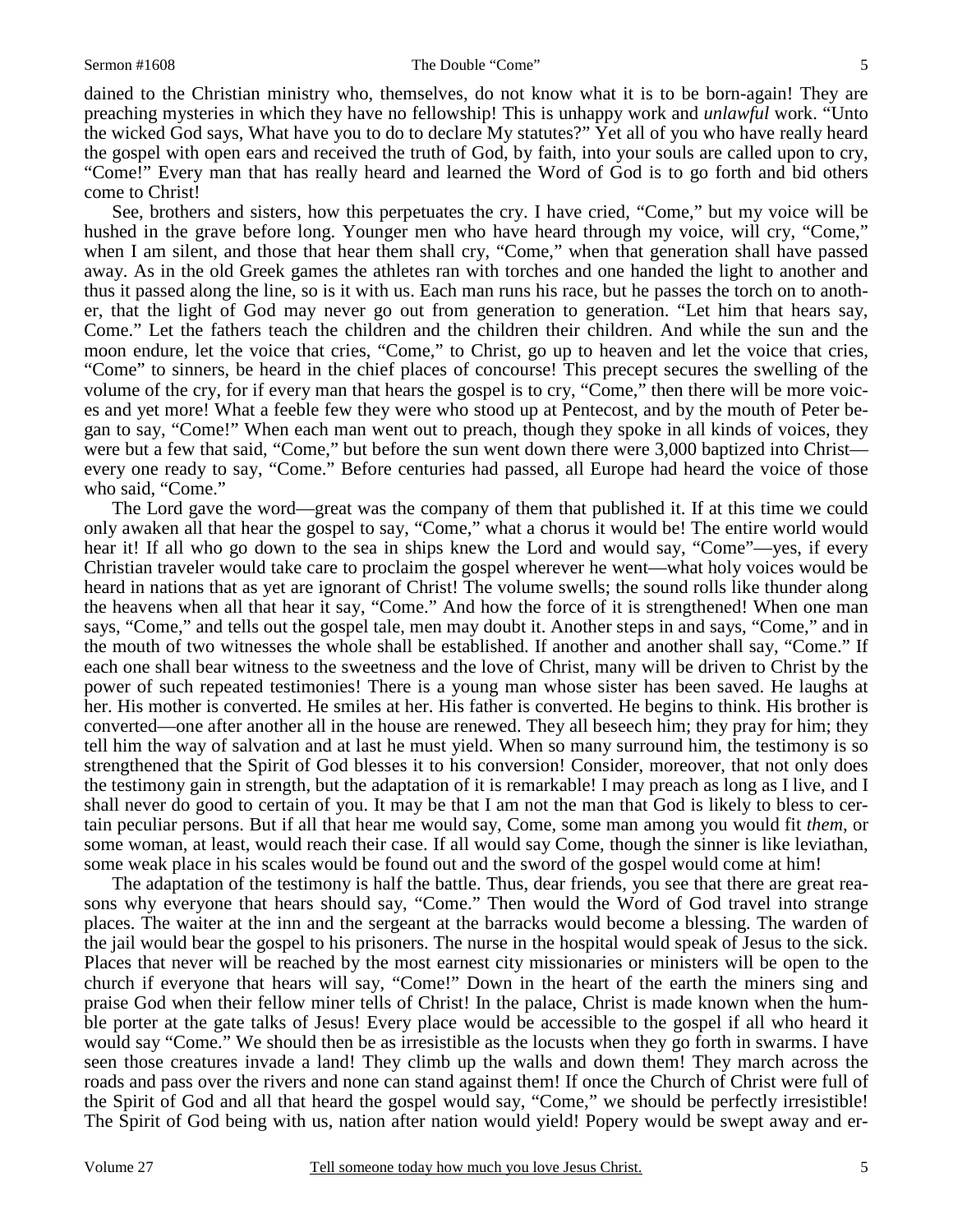rors would vanish! But because we forget this command, therefore the church languishes, the darkness thickens and the gloom threatens to deepen into everlasting night. In all this I fall back upon the divine guarantee in the first part of the text, "The Spirit and the bride say, Come"—but, oh, that God would move His entire church to fulfill her mission and cause every one of her members to say, "Come!"

**IV.** I may not linger longer over this, for I must advance to the fourth part which is the most practical. This is my point—THIS TWO-FOLD MINISTRY IS URGED UPON ALL WHO HAVE HEARD THE WORD OF GOD. I will leave the point of saying, "Come, Lord Jesus," till the close of the sermon and, as it is not easy to ride upon two horses at once, I will keep to that part of our ministry which consists in bidding the thirsting ones come to Jesus. First, dear brother, dear sister, you who have with the ear of your inner nature heard the Word of God, *you* are called to cry to others, "Come to Christ." You are called to this work by an *obligation*—the fact that you have received a very gracious privilege. Somebody else brought the gospel to *you,* for faith comes by hearing and you heard the report and, therefore, you live. Are you not under a moral obligation to carry the gospel to others that they, also, may hear it and be saved? Remember how many lived and died to bring you the gospel! Had it not been for men who burned at the stake, there might have been no gospel preaching in England! Had it not been for those near and dear to you who loved you, prayed for you and wrestled for your salvation, you might have been in the midst of gospel light and yet never have seen a ray of it! Are you not a debtor, from now on, to all around you? Ought you not to repay your debt by laboring for others as others labored for you?

 Remember, dear hearers, though it is no privilege to listen to *my voice,* yet it *is* a great privilege to hear the *gospel!* Prophets and kings desired it, but they heard it not. The clear manifestation of the glory of God in the person of Christ was known to none in olden time as it is to you. The very least in the kingdom of heaven enjoys privileges greater than any of those who lived under the legal dispensation. Are you not grateful for this? Will you deny to the next generation the light of God which your fathers preserved for you? Above all, remember that your ears have been opened by an act of sovereign grace. You might have been left as thousands are, to hear and not to hear—to listen to a voice, but not to perceive its meaning. But the eternal Spirit, in the sovereignty of His grace, has visited you and given you a new life; and with it, all the privileges of the children of God! Can you be indifferent to this? Will you not feel that now the precious seed of God must be scattered by your hands in the broad furrows of the world, out of gratitude to another hand that first gave the Seed to you and made it take root in the garden of your heart? Here, then, is your obligation. Now, listen to your commission—"Let him that hears say, Come." A believer preaching in the street was accosted by a gentleman who had been ordained to the ministry. Hands which belonged to arms decorated with lawn sleeves had been laid upon this gentleman's consecrated head and he was, thereby, made into an authorized minister. A wonderful thing this!

 How is it that those of us who were never the subjects of this solemn imposition manage to win souls for Christ? However, this man preaching the gospel in the street was stopped and asked by this successor of the Apostles what right he had to preach. And he was not slow to give an answer. The preacher quoted this text—"Let him that hears say, Come." "I have heard the gospel in my own soul," he said, "and that is my permission to go and preach it. And I shall not be stopped by you." You who preach the gospel in the streets are often called lay preachers, but, indeed, you are as much God's clergy as any others! The Apostle Peter distinctly calls the whole church, or, if you please, the mere laity, God's heritage or, in the Greek, God's *clerks* in that memorable verse addressed to ministers which warns them against being "lords over God's clergy." All of you who believe in Jesus are God's clergy and are authorized to speak the Word of God in some form or other. Yes, the women have their places. Even though they are forbidden to preach in the public assembly, there are times when they may address their own sex and others, much to the glory of God. Let them speak without fear, as often as God gives them opportunity, in their own modest, affectionate way. Let them tell of Jesus and His love. Somehow or other you are all to say, "Come," whether you are men or women, ignorant or learned! And here is your permit for doing it—"Let him that hears say, Come."

 But this verse is more than permission; it is a *commission!* It means that the hearing man *ought* to speak and this he should do personally. The text does not say, "Let them that hear say, Come," for what is everybody's business is nobody's business. No, it says, "Let *him* that hears say, Come"—that is to say—each man who knows the gospel in his heart is bound to say, "Come." When is he bound to say it?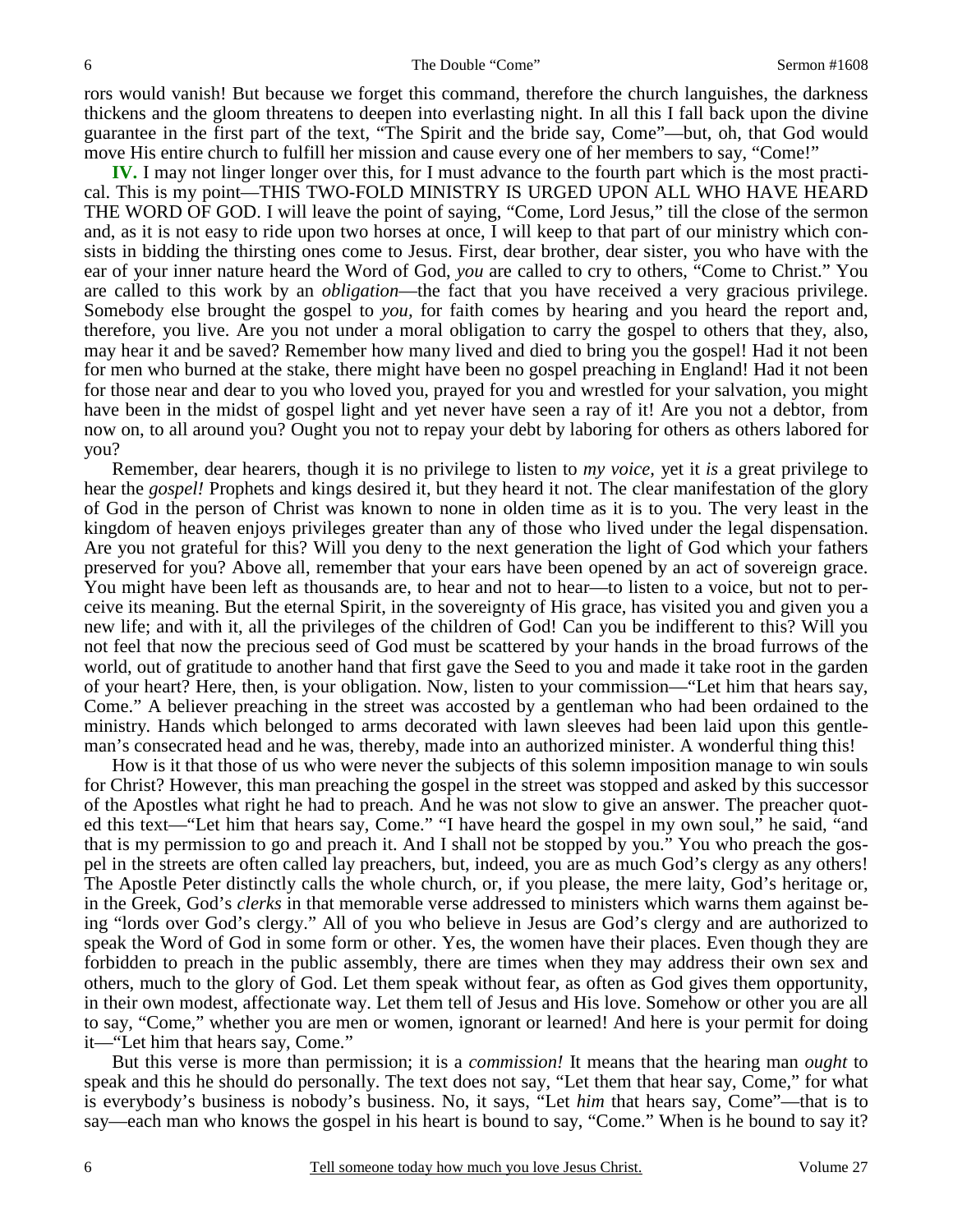Why, now, at once! Let him that hears say, "Come," upon the first opportunity that presents itself! And when is he to stop saying it? Never at all! Let him that hears still say, "Come." Let him begin to say it as soon as he has heard it! Let him keep on saying it as long as He lives!—

> *"His only righteousness I show, His saving truth proclaim. 'Tis all my business here below To cry, 'Behold the Lamb!' Happy, if with my latest breath I may but gasp His name. Preach Him to all, and cry in death, 'Behold, behold the Lamb!'"*

This is your commission. Mind that you attend to it. O you commissioned officers of Christ, see that you sound aloud your Master's word!

 Next, dear brethren, attend to this ministry, not only because you are under obligation to do it and commissioned to do it, but because you are *qualified* to do it. "How?" you ask. Why, your qualification is this—that you have heard! A man can tell what he has heard. It has been thought by some that the qualification for preaching the gospel is great power of thought. Press your fingers upon your brow and fetch the doctrine out! Think on as hard as you can till you have brewed a new gospel! Produce a new gospel every six weeks! Yes, but that is not so, otherwise preachers would be few, indeed! If you need a servant to answer the door for you who is never to come in and tell you who calls, but who is to answer the door according to her own sense and wit, you will have to pick a long while before you find such a person! But if all you need is one who will tell you what is said and then go and say to the person at the door what you tell her, you can find such a maid pretty soon. This last is the true idea of a preacher—he is to say what God says to him and he must not go any further. If it is so said in the Word of God let him repeat it. This makes preaching a humbler work than some think it is and a more divine power by far! We do not believe in the cry, "Every man his own savior." No, we speak of the good old way which is the *only* way! Yes, brothers and sisters, you are qualified to say, "Come," to others because you have heard a voice saying, "Come," in your own soul!

 The text says not, "Let him that has *heard,"* but, "him that *hears"—*that is to say, let the man who is still hearing the voice of God speak. Hear and then tell what you hear! I have seen pictures of a pope which represent him with a dove sitting upon his shoulder—insinuating that he receives divine intimations. I am afraid that the bird is a raven in the case of these so-called heads of the church—but in the case of humble believers, the Spirit is present revealing Christ to the heart and that which is revealed is to be spoken by us. There is your qualification! You have proven the truth of God in your own soul and so can speak *experimentally*! You have found Christ! You have drunk the living water and you can say, "Come." I needed a drink of water, one day, in a thirsty place in Italy. And by the coachman's help I asked at a house for water. The owner of the house was busy and did not come to show me where the water could be found, but he sent a girl with me. She was very little, but she was quite big enough, for she led the way to a well and I was soon refreshed. She had not to *make* a well, but only *to point it out* and, therefore, her youth was no disadvantage. We have not to *invent* salvation, but to *tell* of it, and therefore you who are but babes in grace can perform the work! You have heard the voice of Jesus say, "Stoop down and drink, and live"—go forth and echo that voice till thousands quench their thirst! Your message is a very simple one—"Let him that hears say"\_\_\_\_\_\_ —a long and difficult sentence in Latin?

 No! Is he to repeat a very complicated piece of Miltonic blank verse? No! "Let him that hears say, *Come.*" "I can say that," says somebody. Mind you do, brother. Just go and tell people that Jesus died. Tell them that, "whoever believes in Him is not condemned." Do not be too long over it, it is only one word, you know—"Let him that hears say, Come." Be very earnest about it. There are many ways of saying it—mind you say it in the best possible manner. And then, as the message is very short, repeat it often—

#### *"Tell me the story often, For I forget it soon."*

Tell it over and over again, since it is all in one word, "Come." Mind you do not add anything else to it. Do not tell them to bring a price! Do not tell them to prepare themselves, and to *do* this or that—just say, "Come, come, come away from yourselves! Come away from your sins! Come away from your right